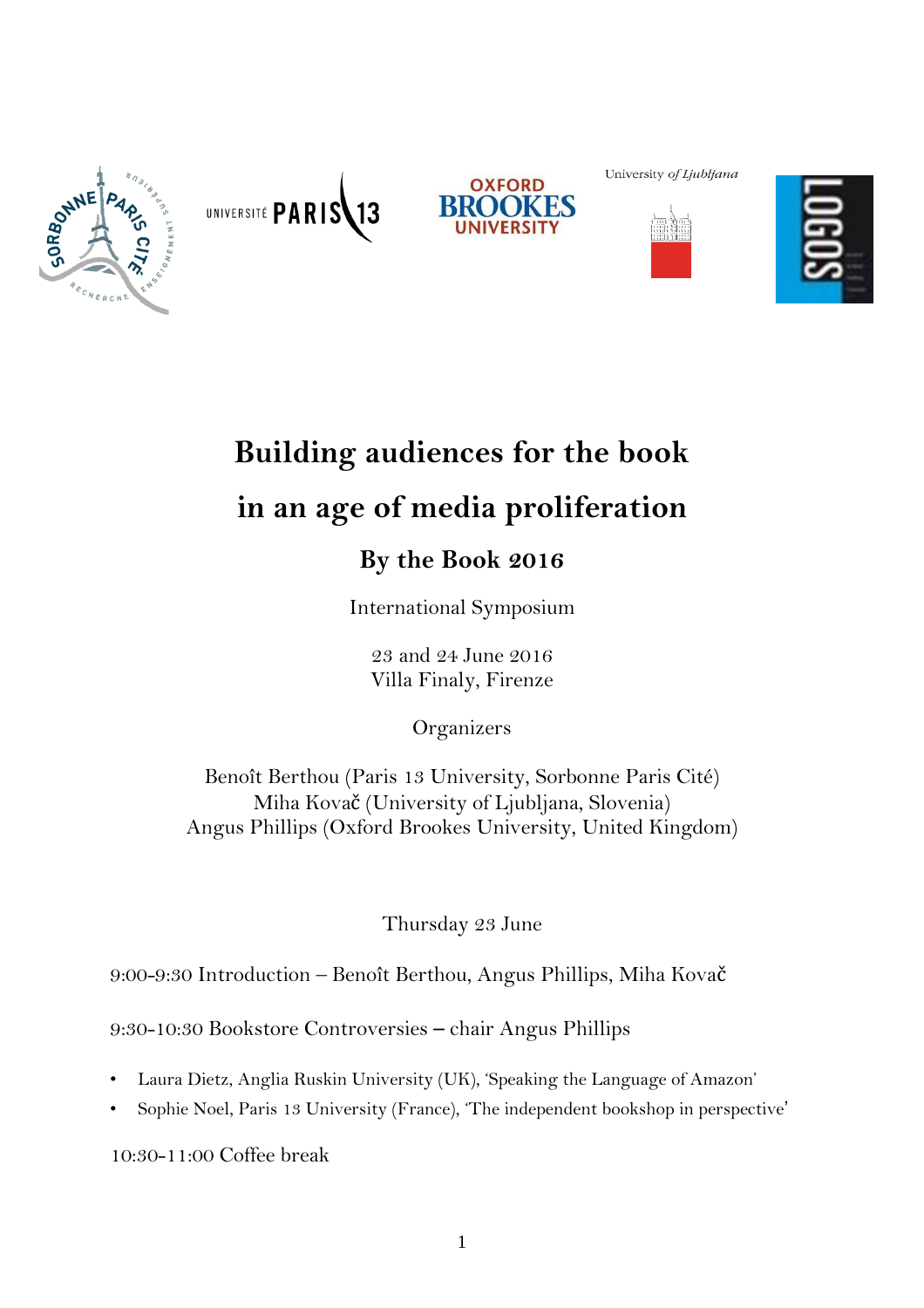#### 11:00-12:15 Books and Audiences – chair Miha Kovač

- Paul Docherty, University of Stirling (UK), 'Pubs, Publishers and Public Libraries'
- Claudio Franco, University of Bedfordshire (UK), 'Audiences of the Future'
- Kim Maya Sutton, Jade Hochschule Wilhelmshaven (Germany), 'The Influence of Literary Blogs'

12:15-13:15 Lunch break

13:15-14:45 Parallel sessions

Session 1 'Academic Publishing and Open Access Models. How open is open enough?' – chair Anna Maria Tammaro

- Anna Maria Tammaro, IFLA Section Library Theory and Research (Italy)
- Pierre Mounier, Open Edition (https://www.openedition.org<https://www.openedition.org/>, France)
- Fulvio Guatelli, Firenze University Press (www.fupress.com<http://www.fupress.com>, Italy)
- Tullio Basaglia, CERN (http://library.web.cern.ch<http://library.web.cern.ch/>, Switzerland
- Paola Gargiulo, OpenAIRE (www.openaire.eu<http://www.openaire.eu/>, EU)

Session 2 – chair Ann Steiner

Panel 1 'Chinese contemporary Literature in the Age of Virtual Publication'

- Nadia Sartoreti, University of Geneva (Switzerland), 'Making Chinese Contemporary Popular Literature: Novels as Consumer Goods'
- Morgane Gonseth, University of Geneva (Switzerland), 'Author's Changing Identities in the New Media Era'

Panel 2 'Building Values and Audiences Through Literary Prizes'

- Stevie Marsden, University of Stirling (UK), 'A Brilliant Womans' Guide to a Very Modern Book Club'
- Melanie Ramdarshan Bold and Corrina Norick-Ruhl, University College London (UK), 'Audience Building and the Three Per Cent Problem'

14:45-16:00 Parallel sessions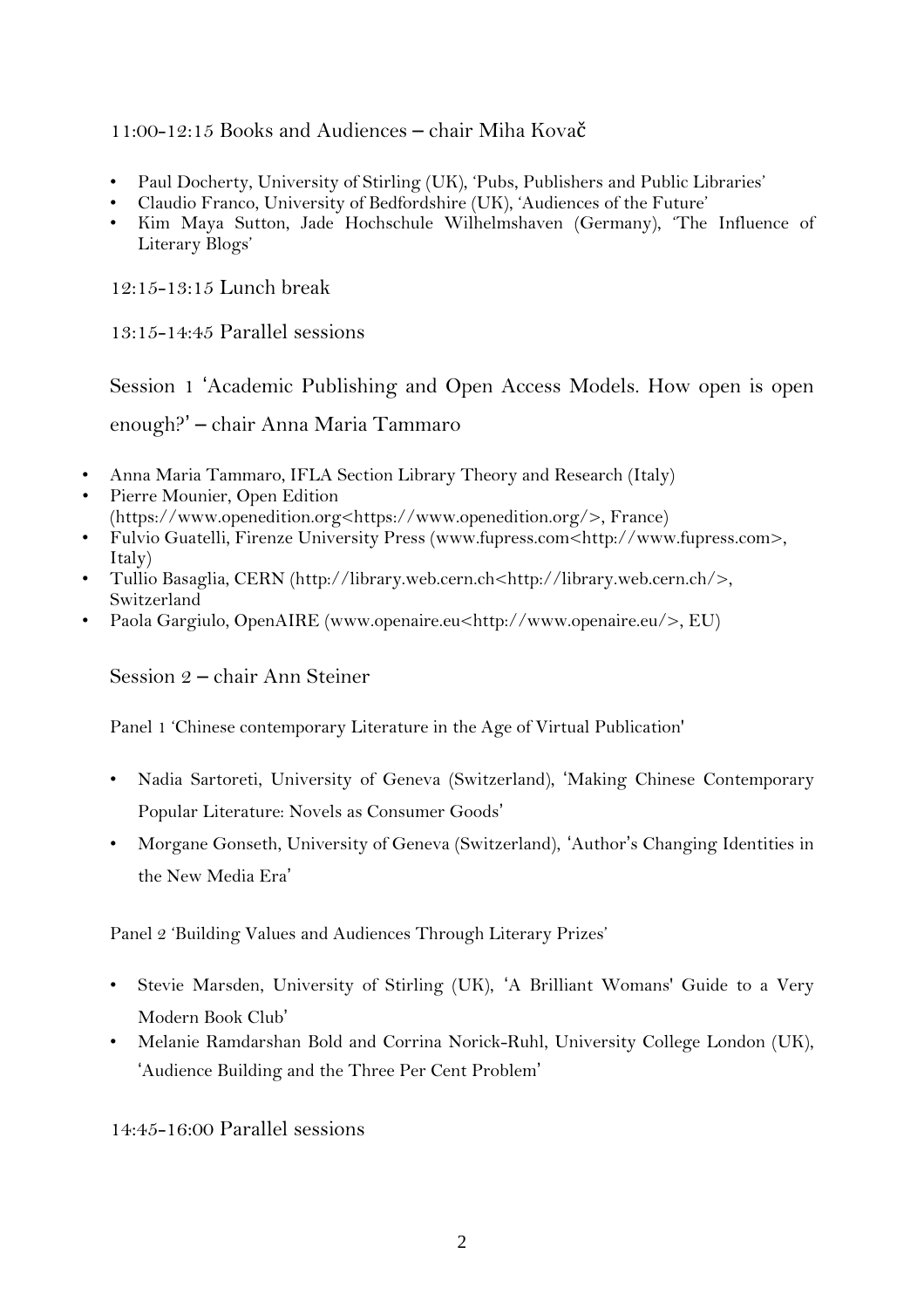Session 1 Academic and Textbook Publishing: Present and future – Heiko Hartmann

- Padmapriya Padmalochanan, Royal Melbourne Institute of Technology (Australia), 'Academic Publishing Scenario'
- Anna Maria Tammaro, University of Parma (Italy) and International Federation of Library Associations and Instituations (IFLA), 'The Fourth Paradigm: Digital scholarship innovation and scholars' attitudes'
- Christoph Bläsi, Johannes Gutenberg University Mainz (Germany), 'The Quality of Schoolbooks, Digital Schoolbooks and other Learning Materials'

# Session 2 Ebooks, Paratext and Multimodal Storytelling – chair Elena Maceviciute

- Ann Steiner and Sara Karrholm, Lund University (Sweden), 'A Paratextual Turn?'
- Ivona Despot, Nives Tomašević and Ivana Ljevak, Ljevak Publishing (Croatia), 'Between Pages and Games'
- Alexis Weedon, University of Bedfordshire (UK), 'Exploring the Effects of Multichannel Storytelling'

16:00-16:30 Tea break

## 16:30-18:00 EuroPub international association : inaugural meeting

EuroPub is an international association aiming to promote research, teaching and collaboration in the area of publishing studies. Its objective is to facilitate exchanges and cooperation through a network of academics sharing best practice, data and resources. During this inaugural meeting there will be a discussion the planned activities and structure of the association.

## Friday June 24

9:00-10:15 Parallel sessions

Session 1 Academic Publishing in Continental Europe – chair Adriaan van der Weel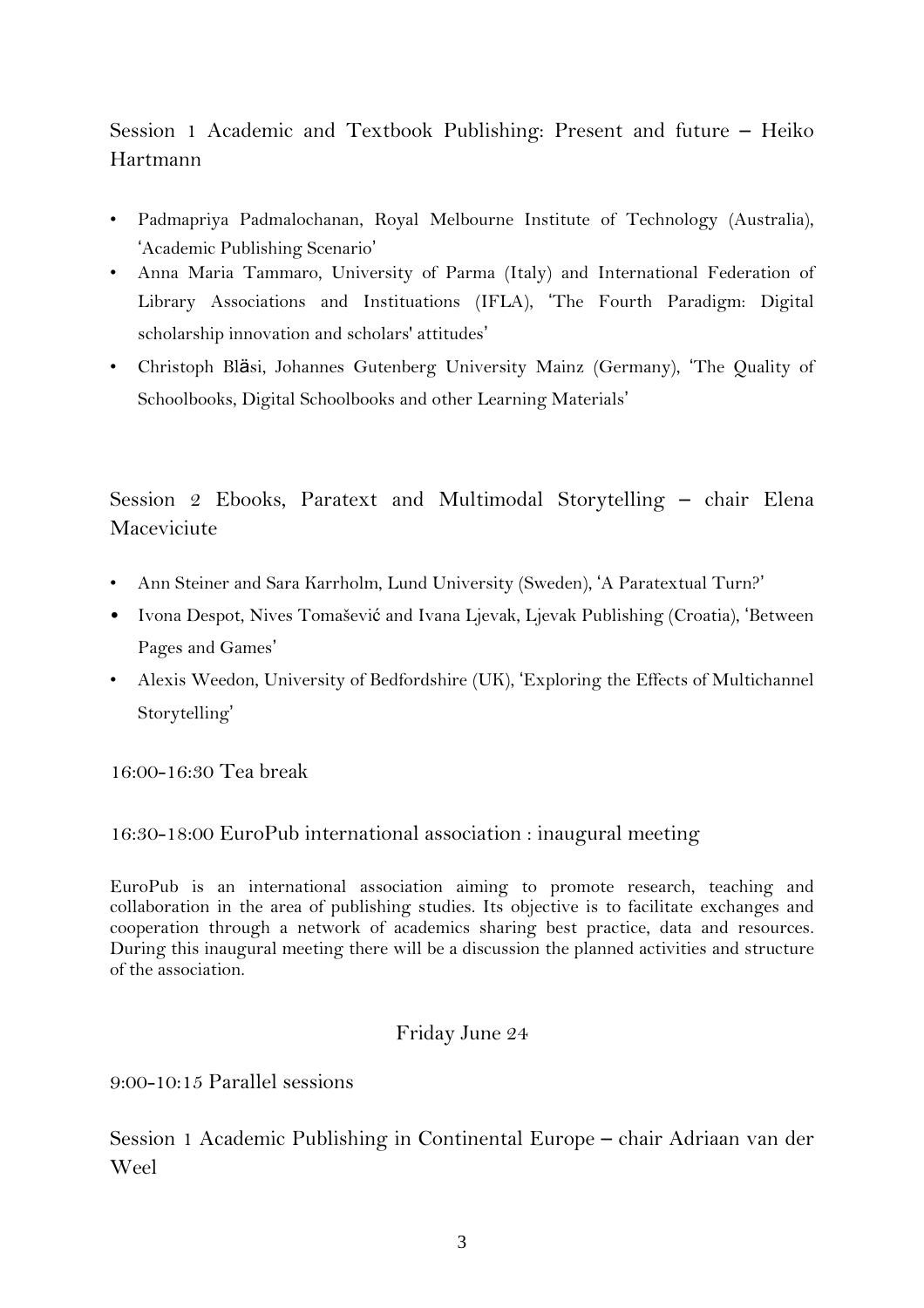- Heiko Hartmann, Hochschule für Technik, Wirtschaft und Kultur Leipzig (Germany), 'Academic Publishing in the Humanities'
- Luisa Gaggini, Casalini Libri (Italy), 'Humanities & Social Sciences Research Works in Non-English language'
- Arūnas Gudinavičius, Elena Macevičiūtė and Andrius Šuminas, Vilnius University (Lithuania), 'E-books in Lithuanian Academic Libraries: Finding the role in the digital environment'

#### Session 2 Literature and Publishing – chair Melanie Ramdarshan Bold

- Mary Ann Kernan, City University London (UK), 'The Second Arden Shakespeare Series'
- Giulia Trentacosti, Edinburgh Napier University (UK), 'English Originals vs Translations'
- Asta Urbanavičiūtė, Vilnius University (Lithuania), 'Lithuanian Literary Magazine Kulturos barai – cultural mission in a modern way'

10:15-10:45 Coffee break

#### 10:45-12:15 Publishing Studies here and now – Zoran Velagić

- David Emblidge, Emerson College (USA), 'A Publishing Studies Online Database'
- Franjo Pehar, Krešimir Zauder and Nikolina Peša Pavlović, University of Zadar (Croatia), 'Publishing Studies: Towards an ontology based approach'
- Rose Leighton and Miriam Rasch, Hogeschool van Amsterdam (Netherlands), 'Skills for Publishing'

12:15-13:15 Lunch Break

13:15-14:45 Self-Publishing, Blogs, Fan Fiction – chair Benoît Berthou